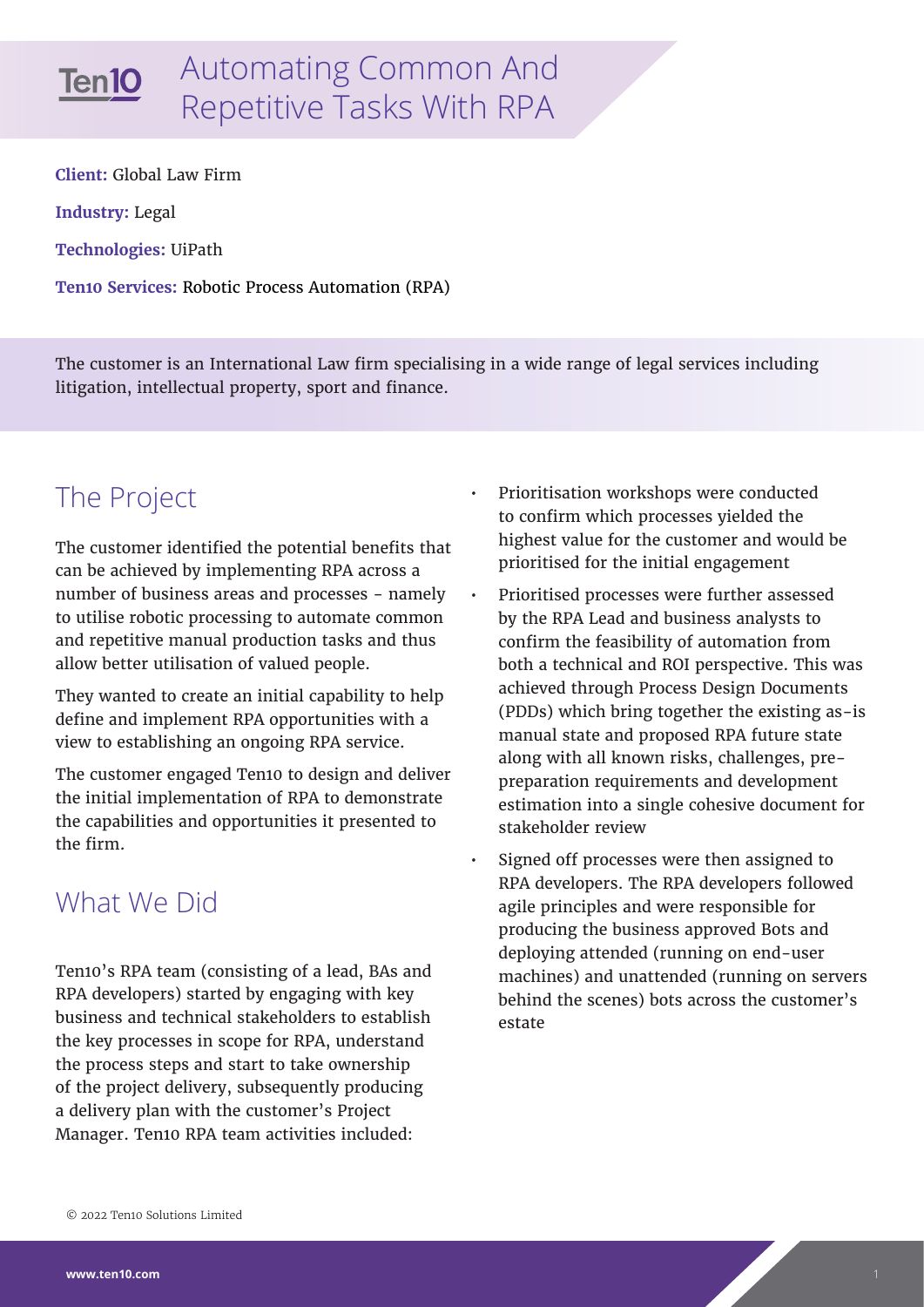#### Automating Common And Ten10 Repetitive Tasks With RPA

### Challenges

Working as a remote team, and the project kicking off during the COVID-19 pandemic, a number of unique challenges were experienced.

#### **Working with a customer team in a different timezone**

This had challenges in terms of timezones and face to face collaboration between teams, which were further exacerbated during the Covid-19 crisis where any inter-office travel was paused. Ten10's exceptional experience of delivering remote services allowed this challenge to be mitigated.

Our experienced RPA Lead ensured regular communication between all stakeholders were in place through regular status calls whilst both offices were online and detailed reporting which highlighted any risks and issues that needed escalation. The team also utilised Azure DevOps as a collaboration tool which allowed for a single point of contact for all project work rather than using multiple offline documents. Where needed the team would also flex their hours to ensure they were available during the hours when Bots were put live. This ensured that support coverage was available.

#### **Changing priorities of business processes identified for RPA**

During the early weeks of the project, the prioritised list of processes changed on a number of occasions. Our experienced and UiPath certified team were able to be flexible and react to change, modifying project plans to allow changing business priorities to be met. To further manage these changes, our RPA Lead put in place a formal stage-gate to lock down the new process list and allow the team to commit to a set of deliverables. This allowed the team to focus and

plan with confidence, whilst still adopting the agile principles of backlog management where the process from the backlog could be added should capacity allow it.

### Benefits

As of November 2020, Ten10 has worked with the customer to deliver several strategically significant automated processes across multiple business lines using the UiPath RPA suite of technologies. Successful implementations include:

- The delivery of an automated workflow that populates a dynamic, 170 field third party online registration form with data extracted from an internal application via a REST API. Bots deployed for this process are capable of making submissions 24/7 and can submit individual submissions 66% faster than human users. The successful implementation of RPA enabled the customer to submit over 5,000 complete registrations and fulfil its regulatory obligations within governmentstipulated deadlines
	- The delivery of an attended bot workflow that works alongside human administrators to perform the secure transfer of customer certificates from the third party platform of origin to the internal client CMS, updating document metadata to align with the customer requirements in the process. This workflow supports upwards of 20 downloads daily during regular periods, with up to 20,000 a month during peak periods. The delivery of the RPA solution transformed this task from a labour-intensive manual process with humans handling thousands of documents between systems to the population of a single Excel spreadsheet that provides details of the required downloads to the bot